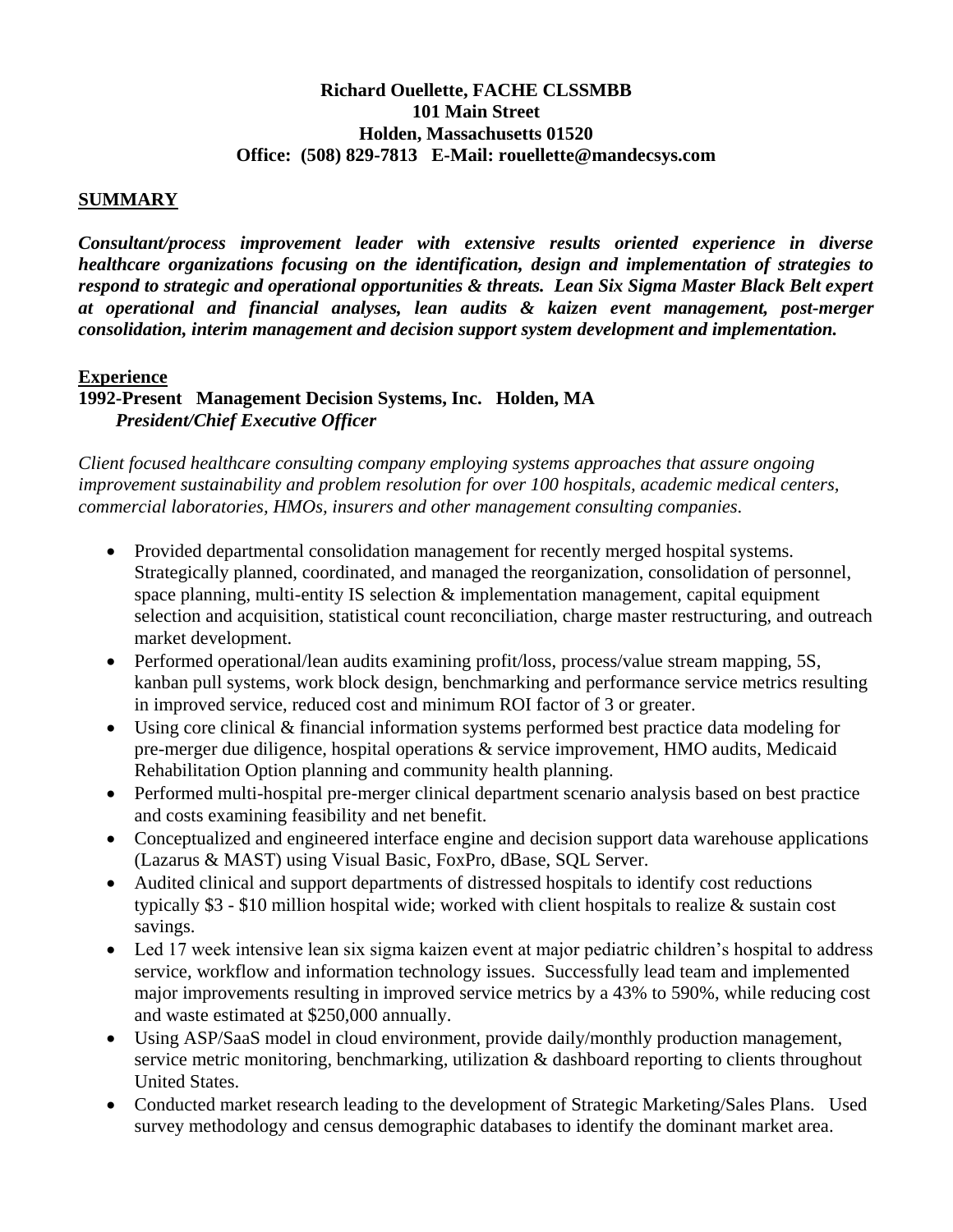Richard Ouellette, FACHE CLSSMBB

Identified customers and competitors and developed profiles that influence their present and future decision-making.

- Served as project install manager for Cerner, MediTech, Sunquest, Siemens and Antrim LIS; completed on time, within scope and within budget.
- Provided multi-owner separation management services for health system disaffiliation. Activities included the development of a strategic & operational plan which encompassed personnel migration, equipment & capital asset distribution, facility space planning, client transition coordination, redeployment of courier networks, financial impact analysis and information system redesign & integration.
- Successfully lead multi-specialty response teams for hospital laboratories undergoing CMS sanction and Medicare decertification threat due to quality and safety violations. Activities included operational audit, response document coordination, QA/QC & Safety procedure overhaul, staff reorganization, Laboratory Medical Director mentoring and PR advisement and crisis coordination with hospital executive team.
- Successfully managed over 50 installations of MAST connecting to a wide variety of LIS/HIS such as Cerner, Sunquest, Antrim, McKesson, MediTech and Misys.

# **1987 – 1992 Clini Tech Services, Inc. Worcester, MA**  *Vice President/Chief Operating Officer*

Responsible for the management and P&L of this \$8.7 Million start up commercial laboratory and contract management company with 180 employees located in three facilities. This included strategic/operational plan development, corporate formation, bank financing, licensing, design and management of a \$750,000 physical plant renovation, payer contract negotiation, implementation of a multi-facility computer information system, hospital management & physician contract negotiation, and selection and development of a management team.

- Served as general manager & COO of Clini Tech as well as Vice President of Path Lab, Inc. (Portsmouth, NH); contract management company for Clini Tech Services.
- Strategically planned and initiated all company start-up operations; accomplished on time and within budget.
- Achieved financial break-even goal in 14 months exceeding business plan projections.
- Developed company sales and marketing plan targeting prime accounts. Grew annual revenues from \$6.9 Million to \$8.7 Million in a three-year period.
- Prepared annual operating, capital equipment, and cash flow budgets. Presented budgets and monthly management reports to the Board of Directors.
- Developed company wide productivity program to achieve service level delivery and cost effectiveness. Achieved targeted levels 8 months after program implementation.
- Established an independent licensed laboratory business for a primary care physician practice of 24 MDs.
- Developed and implemented wage & salary system and employee fringe benefit package. Implemented a Third Party Administrator (TPA) self-insurance health plan. Served as trustee to 401K Plan.
- Implemented supply cost accounting & inventory control program that reduced costs per unit 15% during the 1st six months of implementation; consistent cost control management continued.
- Developed company wide customer service focus program concentrating on quality, client response, and cost effectiveness; achieved a client retention level of 99%.